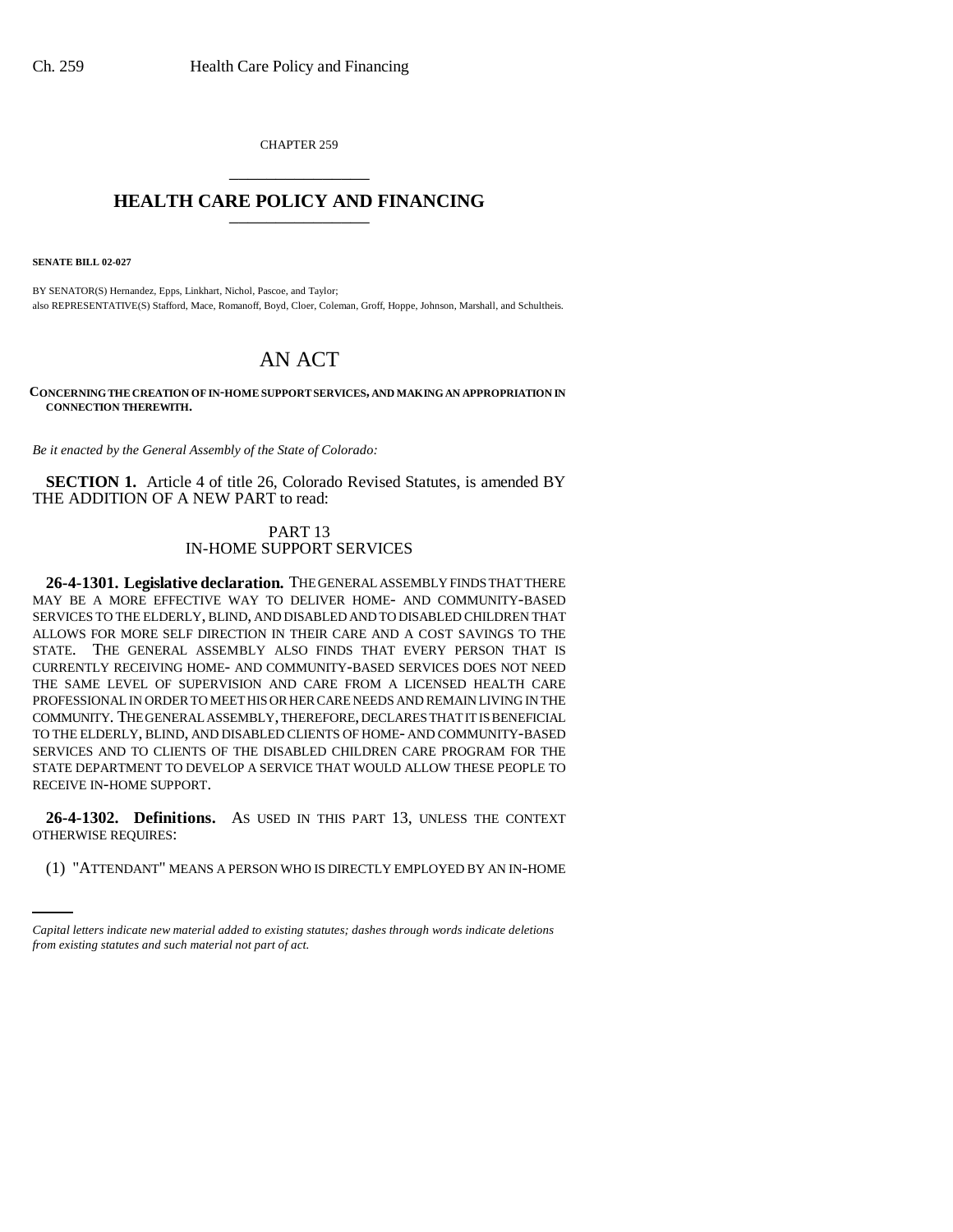SUPPORT SERVICE AGENCY TO PROVIDE OR A FAMILY MEMBER PROVIDING IN-HOME SUPPORT SERVICES TO ELIGIBLE PERSONS.

(2) "AUTHORIZED REPRESENTATIVE" MEANS AN INDIVIDUAL DESIGNATED BY THE ELIGIBLE PERSON RECEIVING SERVICES, OR BY THE PARENT OR GUARDIAN OF THE ELIGIBLE PERSON RECEIVING SERVICES, IF APPROPRIATE, WHO HAS THE JUDGMENT AND ABILITY TO ASSIST THE ELIGIBLE PERSON RECEIVING SERVICES IN ACQUIRING AND UTILIZING SERVICES UNDER THIS PART 13. THE EXTENT OF THE AUTHORIZED REPRESENTATIVE'S INVOLVEMENT SHALL BE DETERMINED UPON DESIGNATION. THE AUTHORIZED REPRESENTATIVE SHALL NOT BE THE ELIGIBLE PERSON'S SERVICE PROVIDER.

(3) "ELIGIBLE PERSON" MEANS ANY PERSON WHO:

(a) IS ELIGIBLE FOR HOME- AND COMMUNITY-BASED SERVICES UNDER SUBPART 1 OF PART 6 OF ARTICLE 4 OF THIS TITLE OR IS ELIGIBLE FOR THE DISABLED CHILDREN CARE PROGRAM UNDER SECTION 26-4-509;

(b) IS WILLING TO PARTICIPATE;

(c) OBTAINS A STATEMENT FROM HIS OR HER PRIMARY CARE PHYSICIAN INDICATING THAT THE PERSON HAS SOUND JUDGMENT AND THE ABILITY TO DIRECT HIS OR HER CARE, THE ELIGIBLE CHILD'S PARENT OR GUARDIAN HAS SOUND JUDGMENT AND THE ABILITY TO DIRECT THE ELIGIBLE CHILD'S CARE, OR THE PERSON HAS AN AUTHORIZED REPRESENTATIVE; AND

(d) MEETS ANY OTHER QUALIFICATIONS ESTABLISHED BY THE MEDICAL SERVICES BOARD BY RULE.

(4) "HEALTH MAINTENANCE ACTIVITIES" MEANS HEALTH-RELATED TASKS AS DEFINED IN RULE BY THE STATE DEPARTMENT AND INCLUDE, BUT ARE NOT LIMITED TO, CATHETER IRRIGATION, ADMINISTRATION OF MEDICATION, ENEMAS, AND SUPPOSITORIES, AND WOUND CARE.

(5) "IN-HOME SUPPORT SERVICE AGENCY" MEANS AN AGENCY THAT IS CERTIFIED BY THE STATE DEPARTMENT AND PROVIDES INDEPENDENT LIVING CORE SERVICES AS DEFINED IN SECTION 26-8.1-102 (3) AND IN-HOME SUPPORT SERVICES.

(6) "IN-HOME SUPPORT SERVICES" MEANS SERVICES THAT ARE PROVIDED BY AN ATTENDANT AND INCLUDE HEALTH MAINTENANCE ACTIVITIES, SUPPORT FOR ACTIVITIES OF DAILY LIVING OR INSTRUMENTAL ACTIVITIES OF DAILY LIVING, PERSONAL CARE SERVICES AS DEFINED IN SECTION 26-4-603 (17), AND HOMEMAKER SERVICES AS DEFINED IN SECTION 26-4-603 (11).

**26-4-1303. In-home support services - eligibility - licensure exclusion in-home support service agency responsibilities.** (1) THE STATE DEPARTMENT SHALL OFFER IN-HOME SUPPORT SERVICES AS AN OPTION FOR ELIGIBLE PERSONS WHO RECEIVE HOME- AND COMMUNITY-BASED SERVICES. IN-HOME SUPPORT SERVICES SHALL BE PROVIDED TO ELIGIBLE PERSONS. THE STATE DEPARTMENT SHALL SEEK ANY FEDERAL AUTHORIZATION THAT MAY BE NECESSARY TO IMPLEMENT THIS PART 13. THE STATE DEPARTMENT SHALL DESIGN AND IMPLEMENT IN-HOME SUPPORT SERVICES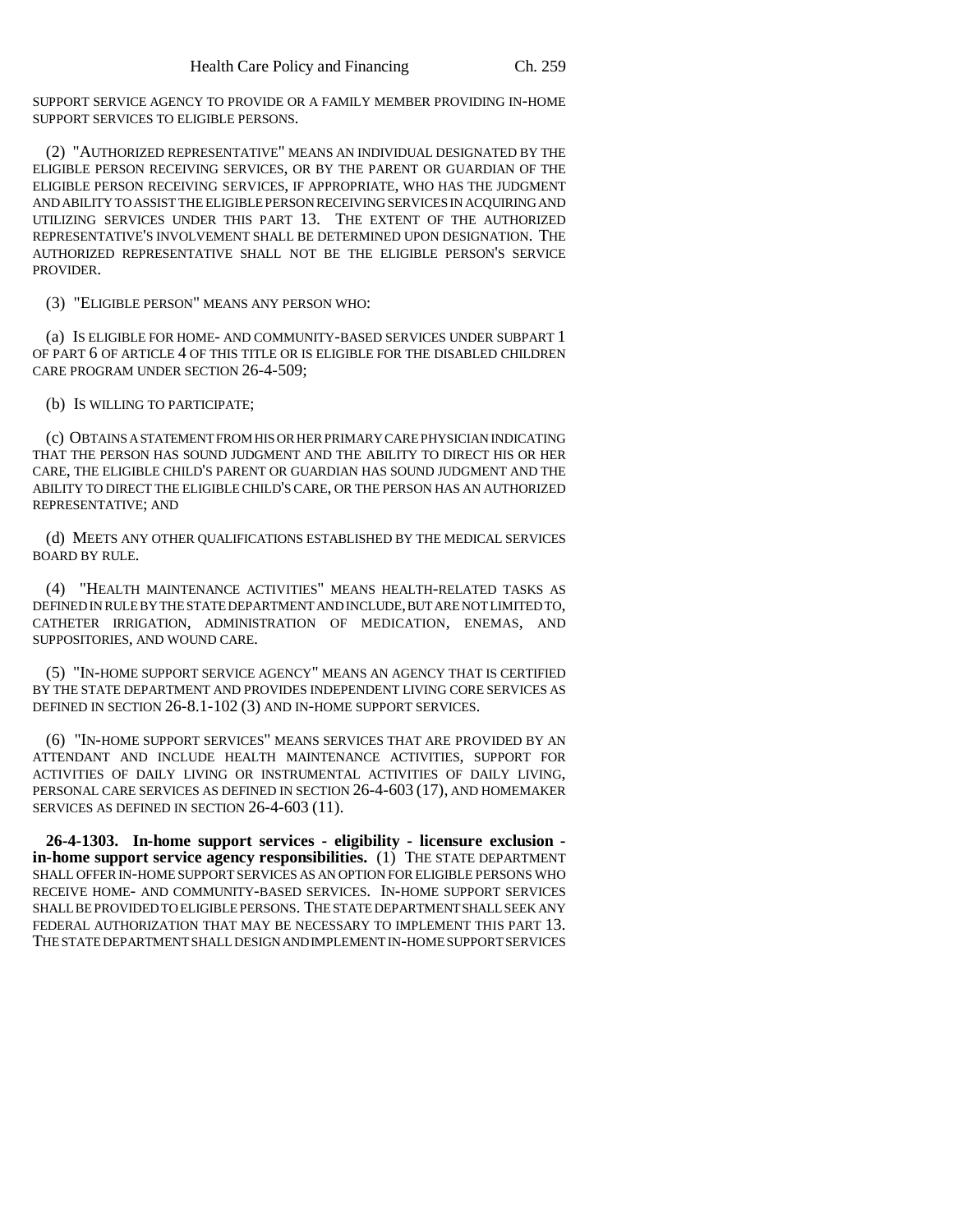WITH INPUT FROM CONSUMERS OF HOME- AND COMMUNITY-BASED SERVICES AND INDEPENDENT LIVING CENTERS AND HOME- AND COMMUNITY-BASED SERVICE PROVIDERS.

(2) AN ELIGIBLE PERSON RECEIVING IN-HOME SUPPORT SERVICES OR THE ELIGIBLE PERSON'S AUTHORIZED REPRESENTATIVE OR PARENT OR GUARDIAN SHALL BE ALLOWED TO CHOOSE THE ELIGIBLE PERSON'S IN-HOME SUPPORT SERVICE AGENCY OR THE ELIGIBLE PERSON'S ATTENDANT.

(3) SECTIONS 12-38-103 (8), 12-38-103 (11), 12-38-123 (1)(a), 12-38.1-102 (5), AND 12-38.1-117 (1) (b), C.R.S., SHALL NOT APPLY TO A PERSON WHO IS DIRECTLY EMPLOYED BY AN IN-HOME SUPPORT SERVICE AGENCY TO PROVIDE IN-HOME SUPPORT SERVICES AND WHO IS ACTING WITHIN THE SCOPE AND COURSE OF SUCH EMPLOYMENT OR IS A FAMILY MEMBER PROVIDING IN-HOME SUPPORT SERVICES PURSUANT TO THIS PART 13. HOWEVER, SUCH PERSON MAY NOT REPRESENT HIMSELF OR HERSELF TO THE PUBLIC AS A LICENSED NURSE, A CERTIFIED NURSE AIDE, A LICENSED PRACTICAL OR PROFESSIONAL NURSE, A REGISTERED NURSE, OR A REGISTERED PROFESSIONAL NURSE. THIS EXCLUSION SHALL NOT APPLY TO ANY PERSON WHO HAS HAD HIS OR HER LICENSE AS A NURSE OR CERTIFICATION AS A NURSE AIDE SUSPENDED OR REVOKED OR HIS OR HER APPLICATION FOR SUCH LICENSE OR CERTIFICATION DENIED.

(4) (a) IN-HOME SUPPORT SERVICE AGENCIES PROVIDING IN-HOME SUPPORT SERVICES SHALL PROVIDE TWENTY-FOUR-HOUR BACK-UP SERVICES TO THEIR CLIENTS. IN-HOME SUPPORT SERVICE AGENCIES SHALL EITHER CONTRACT WITH OR HAVE ON STAFF A STATE LICENSED HEALTH CARE PROFESSIONAL, AS DEFINED BY THE MEDICAL SERVICES BOARD BY RULE, ACTING WITHIN THE SCOPE OF THE PERSON'S PROFESSION. THE MEDICAL SERVICES BOARD SHALL PROMULGATE RULES SETTING FORTH THE TRAINING REQUIREMENTS FOR ATTENDANTS PROVIDING IN-HOME SUPPORT SERVICES AND THE OVERSIGHT AND MONITORING RESPONSIBILITIES OF THE STATE LICENSED HEALTH CARE PROFESSIONAL THAT IS EITHER CONTRACTING WITH OR IS ON STAFF WITH THE IN-HOME SUPPORT SERVICE AGENCY.

(b) AN IN-HOME SUPPORT SERVICE AGENCY SHALL NOT DISCONTINUE A CLIENT UNDER THIS PART 13 UNTIL EITHER THE CLIENT OR THE IN-HOME SUPPORT SERVICE AGENCY HAS SECURED OTHER CARE FOR THE CLIENT. THE MEDICAL SERVICES BOARD SHALL PROMULGATE RULES THAT ESTABLISH HOW AN IN-HOME SUPPORT SERVICE AGENCY CAN DISCONTINUE A CLIENT UNDER THIS PART 13.

(5) THE SINGLE ENTRY POINT AGENCIES ESTABLISHED IN SECTION 26-4-522 SHALL BE RESPONSIBLE FOR DETERMINING A PERSON'S ELIGIBILITY FOR IN-HOME SUPPORT SERVICES; EXCEPT THAT FOR ELIGIBLE DISABLED CHILDREN THE STATE DEPARTMENT SHALL DESIGNATE THE ENTITY THAT WILL DETERMINE THE CHILD'S ELIGIBILITY. THE MEDICAL SERVICES BOARD SHALL PROMULGATE RULES SPECIFYING THE SINGLE ENTRY POINT AGENCIES' RESPONSIBILITIES UNDER THIS PART 13. AT A MINIMUM, THESE RULES SHALL REQUIRE THAT CASE MANAGERS DISCUSS THE OPTION AND POTENTIAL BENEFITS OF IN-HOME SUPPORT SERVICES WITH ALL ELIGIBLE LONG-TERM CARE CLIENTS.

(6) SECTION 26-4-609 DOES NOT APPLY TO ANY PARENT WHO PROVIDES IN-HOME SUPPORT SERVICES TO AN ELIGIBLE DISABLED CHILD PURSUANT TO THIS PART 13.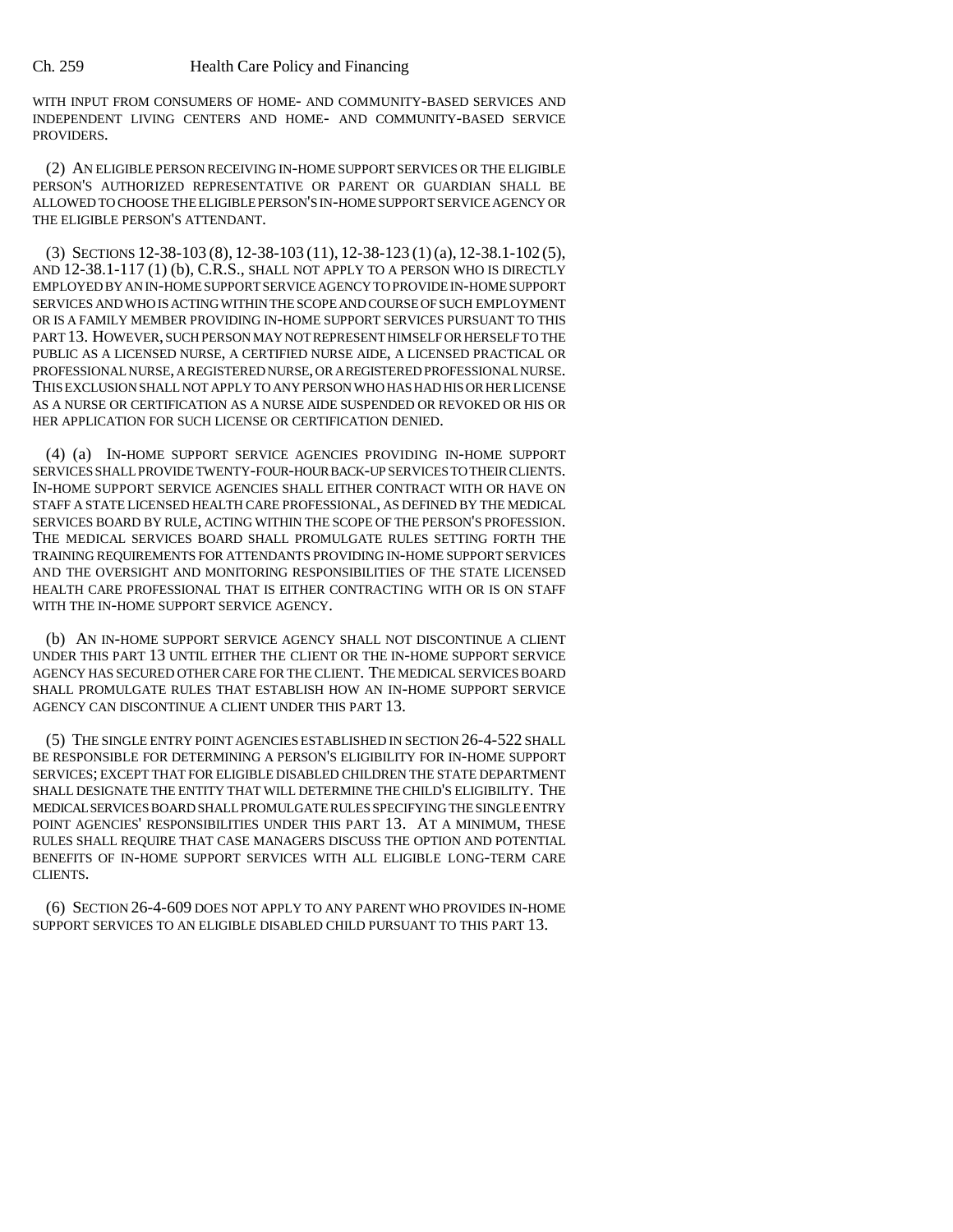**26-4-1304. Provision of services - duties of state department - gifts - grants.** (1) THE PROVISION OF THE IN-HOME SUPPORT SERVICES SET FORTH IN THIS PART 13 SHALL BE SUBJECT TO THE AVAILABILITY OF FEDERAL MATCHING MEDICAID FUNDS, PURSUANT TO TITLE XIX OF THE FEDERAL "SOCIAL SECURITY ACT", AS AMENDED, FOR PAYMENT OF THE COSTS FOR ADMINISTRATION AND THE COSTS FOR THE PROVISION OF SUCH SERVICES.

(2) THE STATE DEPARTMENT SHALL SEEK AND UTILIZE ANY AVAILABLE FEDERAL, STATE, OR PRIVATE FUNDS THAT ARE AVAILABLE FOR CARRYING OUT THE PURPOSES OF THIS PART 13, INCLUDING BUT NOT LIMITED TO MEDICAID FUNDS, PURSUANT TO TITLE XIX OF THE FEDERAL "SOCIAL SECURITY ACT", AS AMENDED.

(3) THE EXECUTIVE DIRECTOR OF THE STATE DEPARTMENT IS AUTHORIZED TO ACCEPT AND EXPEND ON BEHALF OF THE STATE ANY GRANTS OR GIFTS FROM ANY PUBLIC OR PRIVATE SOURCE FOR THE PURPOSE OF IMPLEMENTING THIS PART 13.

**26-4-1305. Accountability - rate structure - rules.** (1) THE STATE DEPARTMENT SHALL DEVELOP THE ACCOUNTABILITY REQUIREMENTS NECESSARY TO SAFEGUARD THE USE OF PUBLIC DOLLARS AND TO PROMOTE EFFECTIVE AND EFFICIENT SERVICE DELIVERY UNDER THIS PART 13.

(2) THE MEDICAL SERVICES BOARD, BY RULE, SHALL SET A SEPARATE RATE STRUCTURE FOR IN-HOME SUPPORT SERVICES PROVIDED UNDER THIS PART 13.

(3) THE MEDICAL SERVICES BOARD SHALL ADOPT RULES AS NECESSARY FOR THE IMPLEMENTATION AND ADMINISTRATION OF THE IN-HOME SUPPORT SERVICES AUTHORIZED BY THIS PART 13. AT A MINIMUM, THE RULES SHALL INCLUDE CERTIFICATION OF IN-HOME SUPPORT SERVICE AGENCIES AND STANDARDS OF CARE FOR THE PROVISION OF SERVICES UNDER THIS PART 13.

**26-4-1306. Report.** ON OR BEFORE JANUARY 1, 2008, THE STATE DEPARTMENT SHALL PROVIDE A REPORT TO THE JOINT BUDGET COMMITTEE OF THE GENERAL ASSEMBLY, THE HEALTH, ENVIRONMENT, WELFARE, AND INSTITUTIONS COMMITTEE OF THE HOUSE OF REPRESENTATIVES, AND THE HEALTH, ENVIRONMENT, CHILDREN AND FAMILIES COMMITTEE OF THE SENATE ON THE IMPLEMENTATION OF IN-HOME SUPPORT SERVICES. AT A MINIMUM THE REPORT SHALL INCLUDE THE COST EFFECTIVENESS OF PROVIDING IN-HOME SUPPORT SERVICES TO THE ELDERLY, BLIND, AND DISABLED AND TO ELIGIBLE DISABLED CHILDREN AND THE NUMBER OF PERSONS RECEIVING SUCH SERVICES.

**26-4-1307. Repeal.** THIS PART 13 IS REPEALED, EFFECTIVE JULY 1, 2008. PRIOR TO SUCH REPEAL, IN-HOME SUPPORT SERVICES ESTABLISHED UNDER THIS PART 13 SHALL BE REVIEWED AS PROVIDED FOR IN SECTION 24-34-104, C.R.S.

**SECTION 2.** 24-34-104 (39) (b), Colorado Revised Statutes, is amended BY THE ADDITION OF A NEW SUBPARAGRAPH to read:

**24-34-104. General assembly review of regulatory agencies and functions for termination, continuation, or reestablishment.** (b) The following agencies, functions, or both, shall terminate on July 1, 2008: